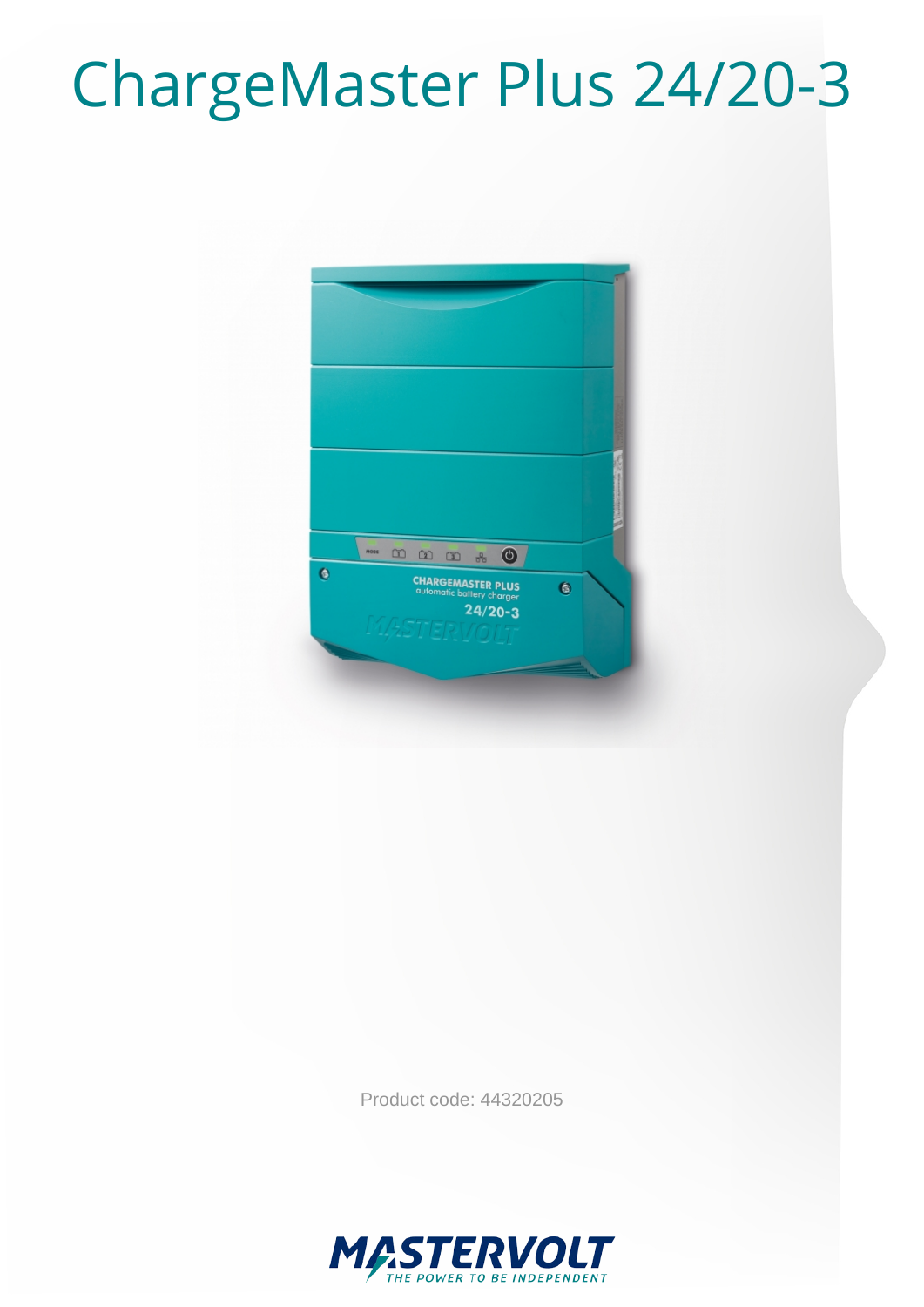#### **All-in-one solution for faster and safer charging**

The ChargeMaster Plus family is a complete range of battery chargers that provide both efficient and reliable performance in all conditions. This new generation of battery chargers offers multiple functions in one compact device. The ChargeMaster Plus reduces costs and simplifying the system and eliminating the need for additional battery chargers.

The 'Battery's Best Friend' architecture enables the ChargeMaster Plus to charge any battery chemistry using the fast and safe 3-step+ charging method. Different battery sizes can be combined, as the pre-float functionality eliminates the risk of overcharging smaller batteries. The charging profile of the Lithium Ion battery is included, as well as flexibility for a customised, user-defined profile.

#### **Global charging**

The ChargeMaster Plus charges almost any combination of two or three batteries quickly and safely and can handle all possible mains voltages and frequencies worldwide.

#### **Plug-and-play battery charger**

The new ChargeMaster Plus models can achieve full functionality within a complete MasterBus or CZone system, or can also be used as a convenient plug-and-play standalone battery charger

### **Communication**

Through the MasterBus and CZone communication, the ChargeMaster Plus can provide you with all kinds of information. Such as the presence and quality of the power input, the performance of the charger and even the voltage and temperature of the connected batteries can be shown. In combination with a display you are able to monitor and configure the system.

#### **Optimal performance**

The new ChargeMaster Plus can communicate directly with Mastervolt Lithium Ion batteries, MasterShunt or system display for real-time adjustments and optimal performance.

The battery charger can withstand high temperatures and significant voltage fluctuations. That makes this battery charger very suitable for the most harsh, maritime, or mobile environments. In addition, the ChargeMaster Plus has CE, ABYC, UL, cULus, SAE, CEC/DOE, ISO and ACMA certifications.

#### **Key features**

- · Improved cooling technology results in very low noise levels across the entire power range.
- · Use as a standalone charger or as part of a complete system.
- · Automatic power distribution, maximum charging current possible on each output.
- $\cdot$  All 3 outputs can provide maximum current\*
- · Pre-float eliminates the risk of overcharging.
- · Automatic current distribution charging current distribution based on the condition of the battery.
- · Compatible with worldwide frequencies and mains voltages.
- · Smaller and lighter than the previous model.

\*The total charging current shall not exceed the maximum of the model.